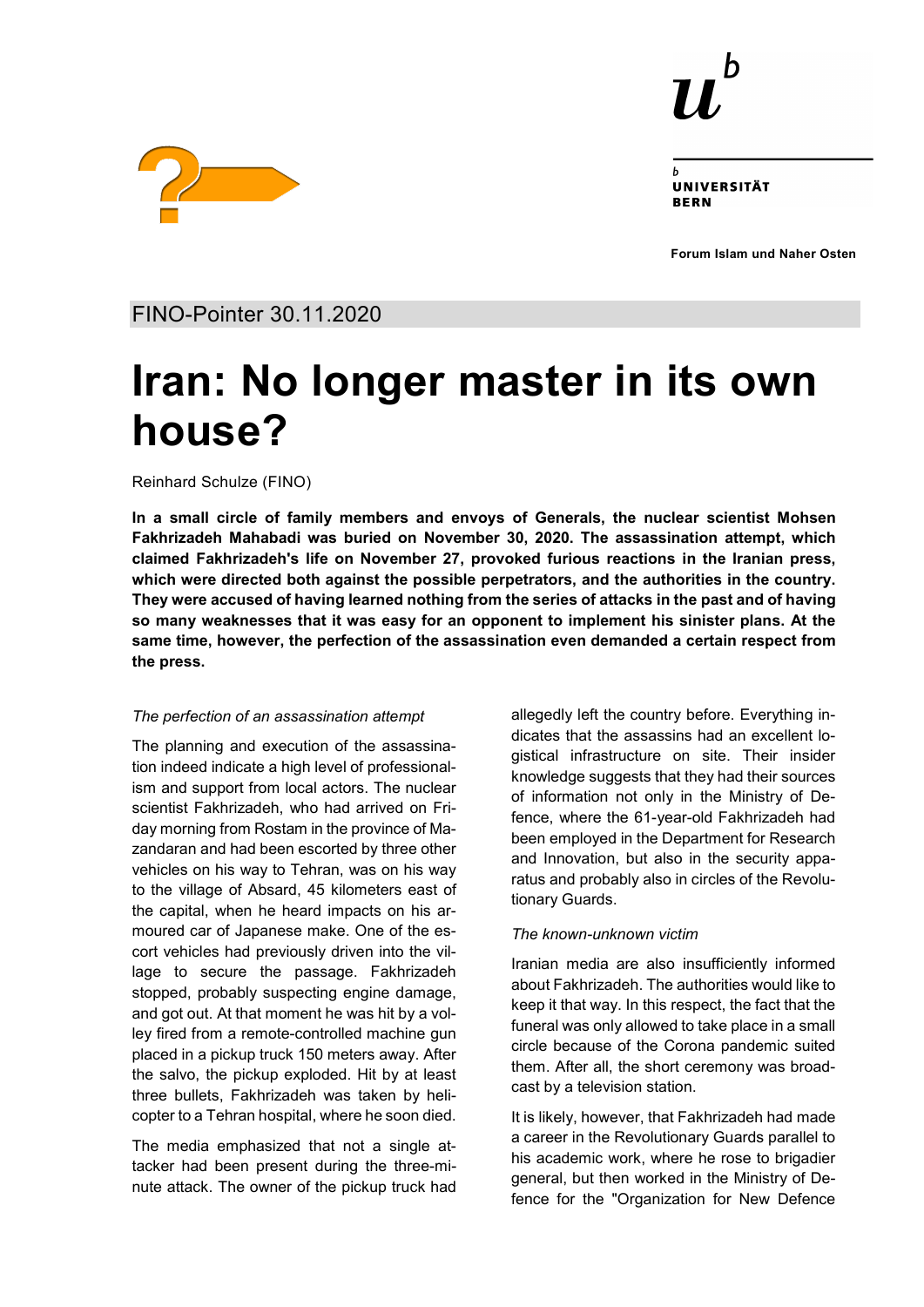

**UNIVERSITÄT BERN** 

Research" (Persian acronym Sepand). Since 2017, the Sorkh-e Hesar Nuclear Research Center, located in the east of the capital, and the research program called Amad, which aims at the construction of a nuclear warhead, have also been under the control of this organization.

It is hardly surprising that Fakhrizadeh, often just called Dr. Hasan Mohseni, had many enemies. Above all, the Iranian People's Mujahedin had been seeking to denounce him in public together with other leaders of Iranian nuclear research program. After a team of the Israeli secret service Mossad had stolen heavy files of the Iranian nuclear research in January 2018 in a Tehran warehouse, and brought them out of the country, and the Israeli Prime Minister Benjamin Netanyahu had called Fakhrizadeh a mastermind of military nuclear research in May 2018, it was clear that Fakhrizadeh had been put on Mossad's hit list. Prior to this, six other Iranian nuclear researchers had already been the victims of attacks since 2010. But Saudi Arabia and the USA also had Fakhrizadeh on their radar. And even those responsible in Iran must have been aware that November 28, 2020 would mark the tenth anniversary of the assassination of nuclear scientist Majid Shahryari. The signs were for storm.

The Iranian authorities were aware of the threat to which Fakhrizadeh was exposed. Therefore, more and more concerned voices are raised in Iranian reports that not only accuse the Revolutionary Guards, the State Security Service and the Ministry of Defence of failure, but also speculate about leaks, even covert intrigue. Although the Revolutionary Guards won the recent power struggle with the government of President Rohani following the assassination of Qasem Soleiman, the commanders of the Qods Brigades in Baghdad on 3 January 2020 and the accidental shooting down of Ukrainian International Airlines Flight 752 on 8 January 2020, their reputation and above all their credibility had been severely damaged.

#### *Waiting helplessness*

Therefore, the commander-in-chief of the Revolutionary Guards, Hosein Salami, hastened to declare that revenge for the assassination of Fakhrizadeh and the punishment of the assassins was imminent. A little later, however, he was corrected by the Revolutionary Guard spokesman, General Ramadan Sharif: although the perpetrators were known, the government did not want to be tempted to react too quickly.

Thus, one waits also in Teheran spellbound for how the situation will develop further. Hardly anyone expects a military adventure like the one in January 2020 as a reaction to the murder of Soleimani. Although Fakhrizadeh is considered a martyr and school classes are already named after him, he has never been a public figure like Soleimani, and the regime does not want to change that. For any debate about Fakhrizadeh could also contain information about his field of activity, and this could then be interpreted as an admission by Iran to actually be working on a military nuclear program.

But neither Israel nor the USA, the United Arab Emirates or Saudi Arabia will grant Iran this peace. There is also open speculation in the Iranian press about whether US President Donald Trump ordered the assassination in order to provoke Iran in such a way that a military strike against Iranian nuclear facilities would be possible. Others even go so far as to fear a wider military confrontation between the new Middle East alliance (USA, Israel, Saudi Arabia, UAE) and Iran with its allies. Trump, it is suspected, could use this situation to extend his term of office, as it is unlikely that an orderly transfer of power to Biden can be achieved under wartime conditions.

#### *Why now of all times?*

Nevertheless, it is probably not going to happen. However, the timing of the conspiracy does indicate that the United States, in concert with the new Middle East alliance, wants to prevent a rapid return of the Biden administration to a nuclear agreement. Certainly, it was also not about preventing Iran's technological ability to build an atomic bomb by killing one of its specialists. This had been different with the series of attacks from 2010 to 2012. At that time, it was the goal of the USA and Israel to rob Iran of its